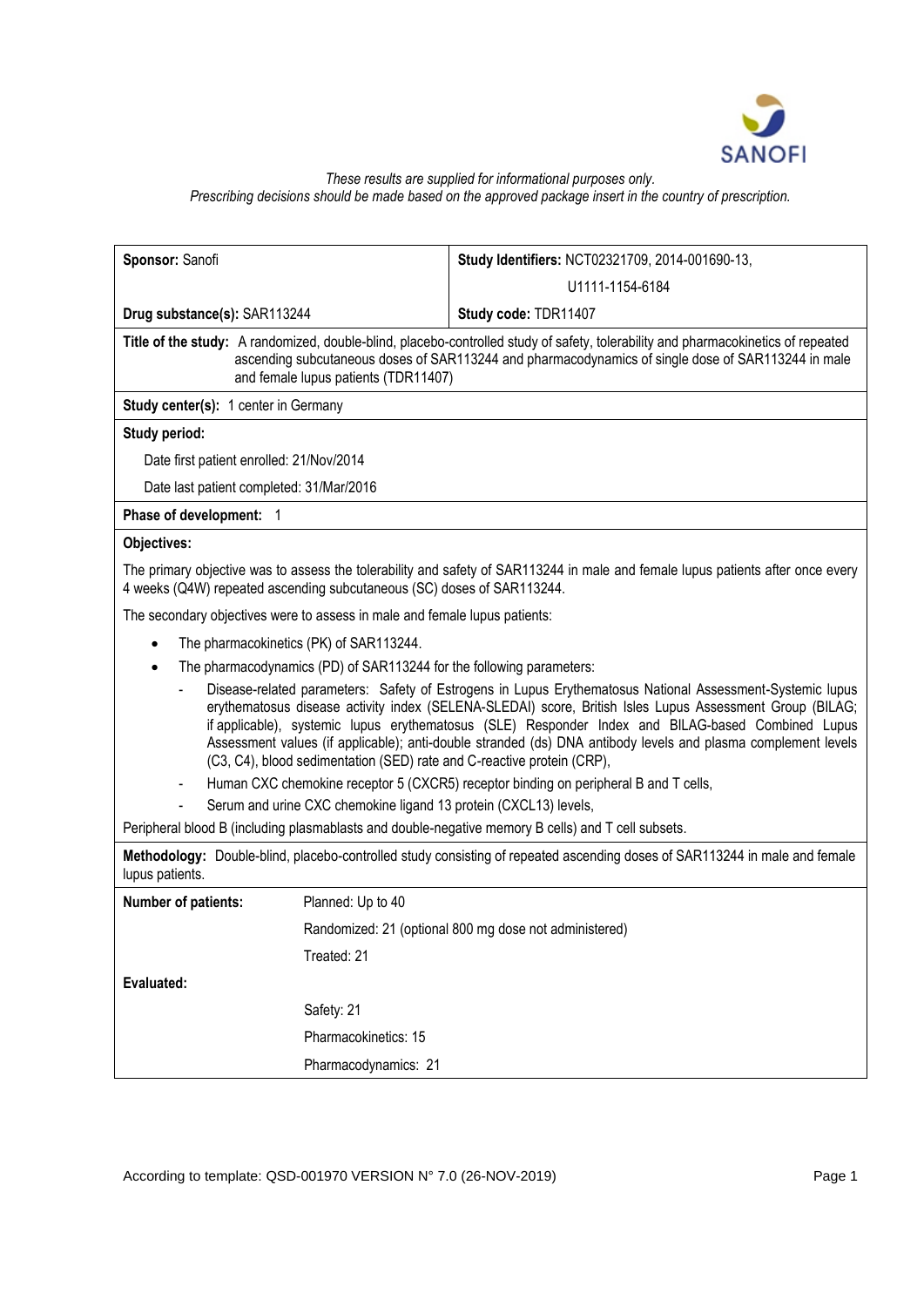

### **Diagnosis and criteria for inclusion:**

Male and female lupus patients aged 18 to 75 years, inclusive, who fulfilled American College of Rheumatology or Systemic Lupus International Collaborating Clinics classification criteria for SLE for at least 6 months, with mild-to-moderate active lupus defined as SELENA-SLEDAI score in the range of 2 to 9, inclusive

### **Study treatments**

## **Investigational medicinal product:** SAR113244

Formulation: Vials for injection containing 1.5 mL SAR113244 (at a concentration of 100 mg/mL)

Route of administration: SC

Dose regimen: Two administrations of low dose or high dose Q4W

### **Investigational medicinal product:** Placebo

Formulation: Vials for injection containing 0.9% isotonic saline

Route(s) of administration: SC

Dose regimen: Single doses administered identically to SAR113244

### **Duration of treatment:** Two administrations

**Duration of observation:** Up to 20 weeks, including screening (within 4 weeks), observation phase from the first dose to the last assessment (112 days) including 2 treatment days within 4 weeks, and an end-of-study (EOS) visit (Day 113).

There was also a poststudy observation on Day 226 for anti-drug antibodies (ADA) assessment for those patients who were positive for ADA at the EOS visit.

### **Criteria for evaluation:**

Safety: Patients were monitored for safety via adverse events (AEs) spontaneously reported by the patients or observed by the Investigator, standard clinical laboratory evaluations (biochemistry, hematology, urinalysis, and serology), serum immunoglobulins, peripheral blood B and T cells, immunogenicity, vital signs (heart rate, systolic and diastolic blood pressure), oral body temperature, standard 12-lead electrocardiograms (ECGs), ECG morphology, physical examination, body weight, and injection site reactions.

Pharmacokinetics: The following PK parameters were calculated for SAR113244 plasma concentrations using noncompartmental methods: maximum plasma concentration observed (C<sub>max</sub>), first time to reach C<sub>max</sub> (t<sub>max</sub>), area under the plasma concentration versus time curve calculated using the trapezoidal method during a dosage interval (AUC<sub>0-4w</sub>), terminal half-life associated with the terminal slope ( $t_{1/2z}$ ), apparent total body clearance of a drug at steady state from the plasma (CL<sub>ss</sub>/F), and apparent volume of distribution at the steady state after repeated dose  $(V_{ss}/F)$ .

Pharmacodynamics: Disease-related biomarkers (anti-dsDNA antibodies, antinuclear antibody [ANA] levels, plasma complement levels, blood SED rate and CRP, anti-Smith, anti-Ro, anti-La, and anti-cardiolipin); disease activity and quality of life scales (SELENA-SLEDAI, BILAG, Physical Global Assessment [PGA], Lupus-Quality of Life [QoL], and Functional Assessment of Chronic Illness Therapy (FACIT)-Fatigue), CXCR5 receptor occupancy (RO) on B cells, CXCR5 expression on peripheral B- and T-cells, serum and urine CXCL13 levels, and peripheral blood B and T cell subsets.

## **Pharmacokinetic sampling times and bioanalytical methods:**

Blood samples for the determination of SAR113244 concentrations in plasma were collected at the following times: Day 1 (prior the first dose), Day 2 (24 hours), Day 8 (168 hours), Day 15 (336 hours), Day 29 (prior the second dose, ie 672 hours), Day 30 (696 hours), Day 36 (840 hours), Day 43 (1008 hours), Day 57 (1344 hours), Day 71 (1680 hours), Day 85 (2016 hours) and Day 113 (EOS, 2688 hours).

SAR113244 concentrations were determined in plasma using a validated enzyme-linked immunosorbent assay (ELISA) method with a lower limit of quantification (LLOQ) of 0.04 μg/mL.

According to template: QSD-001970 VERSION N° 7.0 (26-NOV-2019) Page 2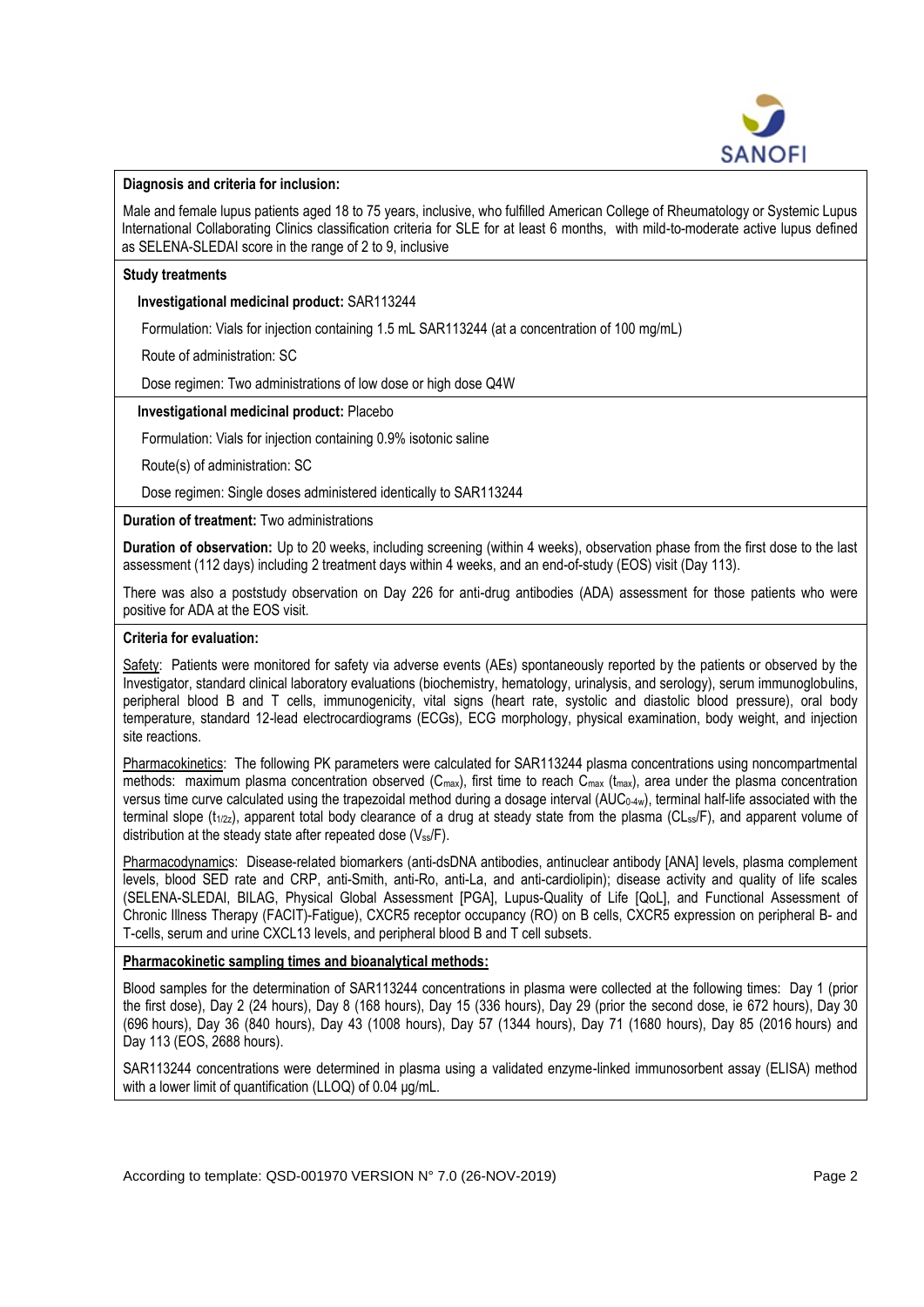

In addition, blood samples for immunogenicity assessment were collected at the following times: Day 1 (prior to the first dose), Day 15 (high dose treatment only), Day 29 (prior to the second dose), Day 43 (high dose treatment only), Day 57, Day 85, and Day 113 (EOS). For patients testing positive for ADA on Day 113 (EOS), a last sample was collected on Day 226. The ADA assay was performed using a validated ELISA method.

### **Pharmacodynamic sampling times and bioanalytical methods:**

Samples for the determination of CXCR5 RO on peripheral B cells, and samples for determination of serum and urine CXCL13 were collected at the following times: Days 1 (predose), 8, 15, 29 (predose), 36, 43, 57, 85, and 113.

CXCR5 on the cell surface of B-lymphocytes bound with drug was assessed in whole blood samples using a validated assay and was established on the basis of the CellQuant Calibrator (BioCytex).

CXCL13 was quantified in serum using a validated ELISA method, and in urine using an exploratory ELISA method.

#### **Statistical methods:**

Safety: The safety evaluation was based upon the review of the individual values (clinically significant abnormalities) and descriptive statistics (summary tables, graphics). All the safety analyses were performed on the safety population.

For AEs, frequencies of treatment-emergent adverse events (TEAEs) and adverse events of special interest (AESIs) classified by Medical Dictionary for Regulatory Activities (version 18.1) system-organ class and preferred term were tabulated by treatment group.

Counts of patients with potentially clinically significant abnormalities (PCSAs, version 24 May 2014) in clinical laboratory, ECG and vital sign evaluations were summarized by treatment group for each parameter.

Descriptive statistics were provided by treatment group for laboratory data, ECG, vital signs, serum immunoglobulins, and total peripheral blood B and T cells. For local tolerability data, descriptive statistics of the individual erythema and edema peak diameter classification, as well as maximum pain intensity and other skin reactions were provided by treatment group.

For ADA data, the number and percent of patients with pre-existing ADA at baseline was summarized by treatment group; the counts and percent of each ADA status (negative, positive, and inconclusive) and substatuses for positive patients (ie, treatmentboosted ADA patients and treatment-induced ADA patients subdivided in ADA persistent and transient patients) during the study were described by treatment group. Other endpoints (peak titer, time to onset and ADA duration) for treatment-induced ADA patients were also derived and tabulated by treatment group.

Pharmacokinetics: PK parameters of SAR113244 were summarized by descriptive statistics for each treatment. Dose accumulation was assessed using a linear fixed effects model for C<sub>max</sub> and AUC<sub>0-4w</sub>. Dose effect was assessed using a linear fixed effects model on log-transformed  $t_{1/2z}$ . Dose proportionality for C<sub>max</sub> and AUC<sub>0-4w</sub> was assessed using pairwise comparisons for each parameter that was log-transformed. Within-patient and total standard deviations for log( $C_{\text{max}}$ ) and log( $AUC_{0-4w}$ ) were estimated by equating observed and expected mean squares within the following linear mixed effects model framework.

Pharmacodynamics: Each PD variable was summarized by descriptive statistics by scheduled time for each treatment group, on raw data and change from baseline. Time profile plots of mean  $(\pm SEM)$  raw data, absolute and/or percent change from baseline (depending on the parameters) were also produced by treatment group for selected parameters.

## **Summary:**

#### **Population characteristics:**

Of the 21 lupus patients randomized and treated in the study, 19 completed the study treatment period. A total of 16 patients received SAR113244 and 5 patients received placebo. One patient receiving low dose Q4W and 1 patient receiving high dose Q4W withdrew their consent and discontinued from the study early.

At baseline, 1/5 (20.0%) patients receiving placebo was <45 years of age compared to 7/10 (70.0%) patients receiving high dose Q4W. Three of 6 patients (50.0%) receiving low dose Q4W were <45 years of age.

The majority of patients (19/21) were female. All patients receiving SAR113244 were female, 3/5 (60.0%) patients receiving placebo were female and 2/5 (40.0%) were male. The majority of patients (20/21) were Caucasian/White and 1/21 patient receiving high dose Q4W was Asian/Oriental.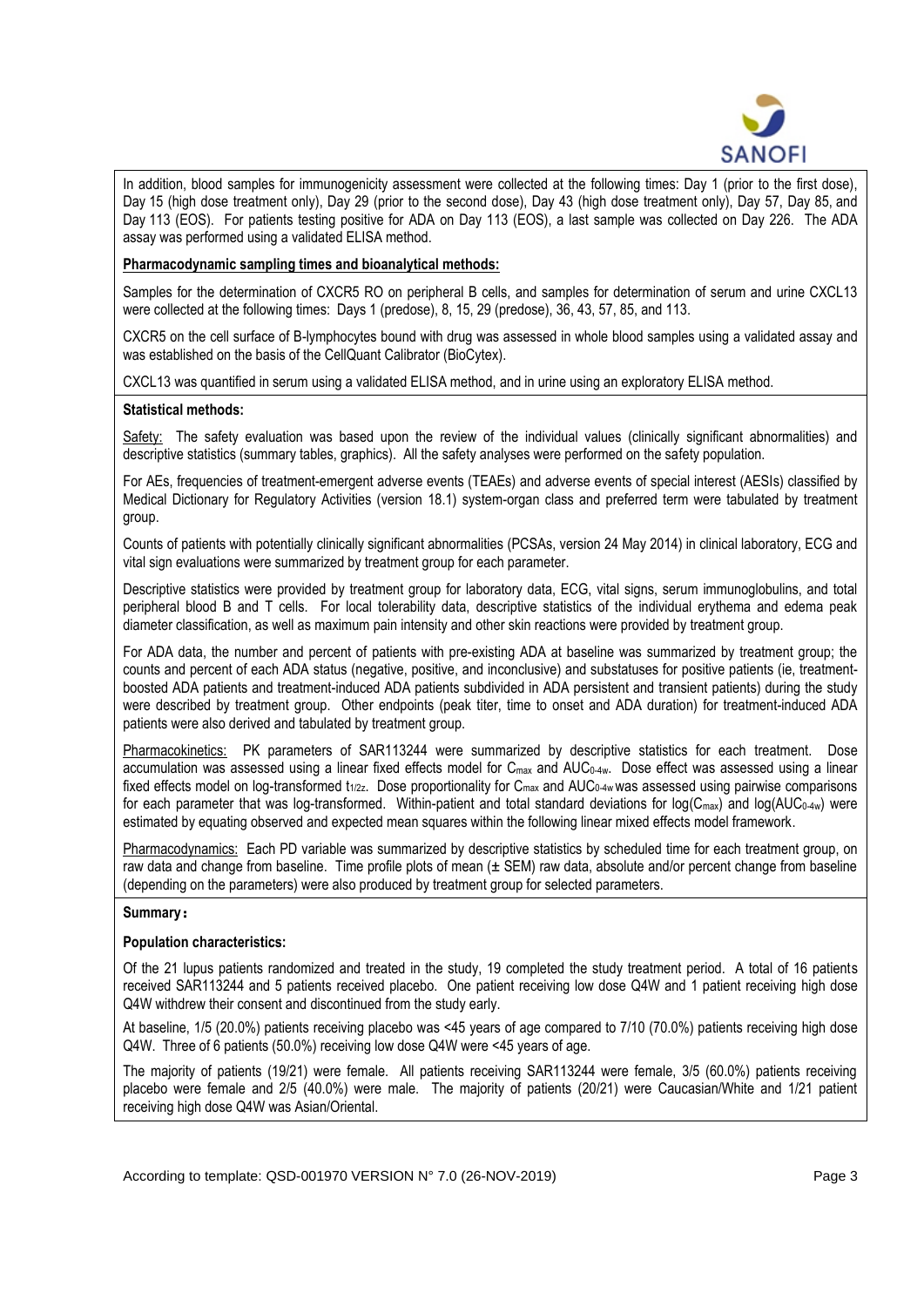

Overall, mean disease duration was approximately 10 years. All patients tested positive for ANA at screening and all patients apart from 1 (in the placebo treatment group) tested positive for ANA at baseline. The ADA titers ranged from 0 to 200 IU/mL at screening and from 14 to 500 IU/mL at baseline. All patients had negative QuantiFERON TB Gold Test results at screening.

Overall total SELENA-SLEDAI scores ranged from 2 to 8 at screening and from 4 to 10 at baseline. Overall PGA of disease activity ranged from 9 to 52 mm on Day 1. A total of 12/21 (57.1%) patients were receiving ongoing treatment with prednisolone (total dose ranging from 2.5 to 15 mg) at screening.

### **Safety results:**

The most frequently reported TEAEs (reported in >2 patients) were nasopharyngitis and headache, reported in all treatment groups, and injection site erythema, reported only in patients receiving SAR113244. Postural dizziness, procedural dizziness, and nausea were each reported in 2 patients, and all other TEAEs were single occurrences. There did not appear to be any dose related trends in the type or incidence of AEs reported.

Injection site reactions such as erythema (in 5 patients) and itch (in 1 patient) were reported among the16 patients receiving SAR113244, with no dose relationship. All events of injection site erythema were of mild intensity.

The TEAEs of injection site erythema in Patient Nos. 276001003 and 276001011 in the low dose treatment group, and Patient No. 276001041 in the high dose treatment group each lasted for over 24 hours and were, therefore, reported as AESIs.

One serious adverse event (SAE) occurred during the study; Patient No. 276001048 in the placebo treatment group experienced postmenopausal hemorrhage. This SAE was considered moderate in intensity and not related to the investigational medicinal product (IMP). Study treatment was not changed as a result of this SAE.

There were a few PCSAs for laboratory assessments and vital signs both in patients treated with SAR113244 and the placebo group, with no dose- or treatment-related trends. Few PCSAs for heart rate and QTcF were reported only in patients receiving SAR113244. No QTcF values >480 ms or QTcF increase from baseline >30 ms were reported in any patient.

SAR113244 had no relevant effect on the level of peripheral blood total B and T cells, or immunoglobulins IgA, IgD, IgE, IgG, or IgM.

## **Pharmacokinetic and ADA results:**

SAR113244 plasma concentrations were below the LLOQ in all predose samples on Day 1, for each dose level.

SAR113244 PK parameters after the first and the second dose are summarized in the 2 tables below

## **SAR113244 plasma PK parameters after the 1st dose of SAR113244**

| Mean $\pm$ SD          | Plasma SAR113244    |                    |  |
|------------------------|---------------------|--------------------|--|
| (Geometric Mean) [CV%] | Low dose            | <b>High dose</b>   |  |
| N                      | 6                   | 9                  |  |
| C <sub>max</sub>       | $9.37 \pm 3.06$     | $21.3 \pm 7.28$    |  |
| $(\mu g/mL)$           | $(9.02)$ [32.7]     | $(20.1)$ [34.1]    |  |
| $t_{\rm max}$ a        | 168.90              | 167.95             |  |
| (h)                    | $(167.85 - 337.53)$ | $(24.00 - 168.95)$ |  |
| $AUC0-4W$              | $4410 \pm 1560$     | $9040 \pm 3300$    |  |
| $(\mu g.h/mL)$         | $(4220)$ [35.3]     | $(8470)$ [36.5]    |  |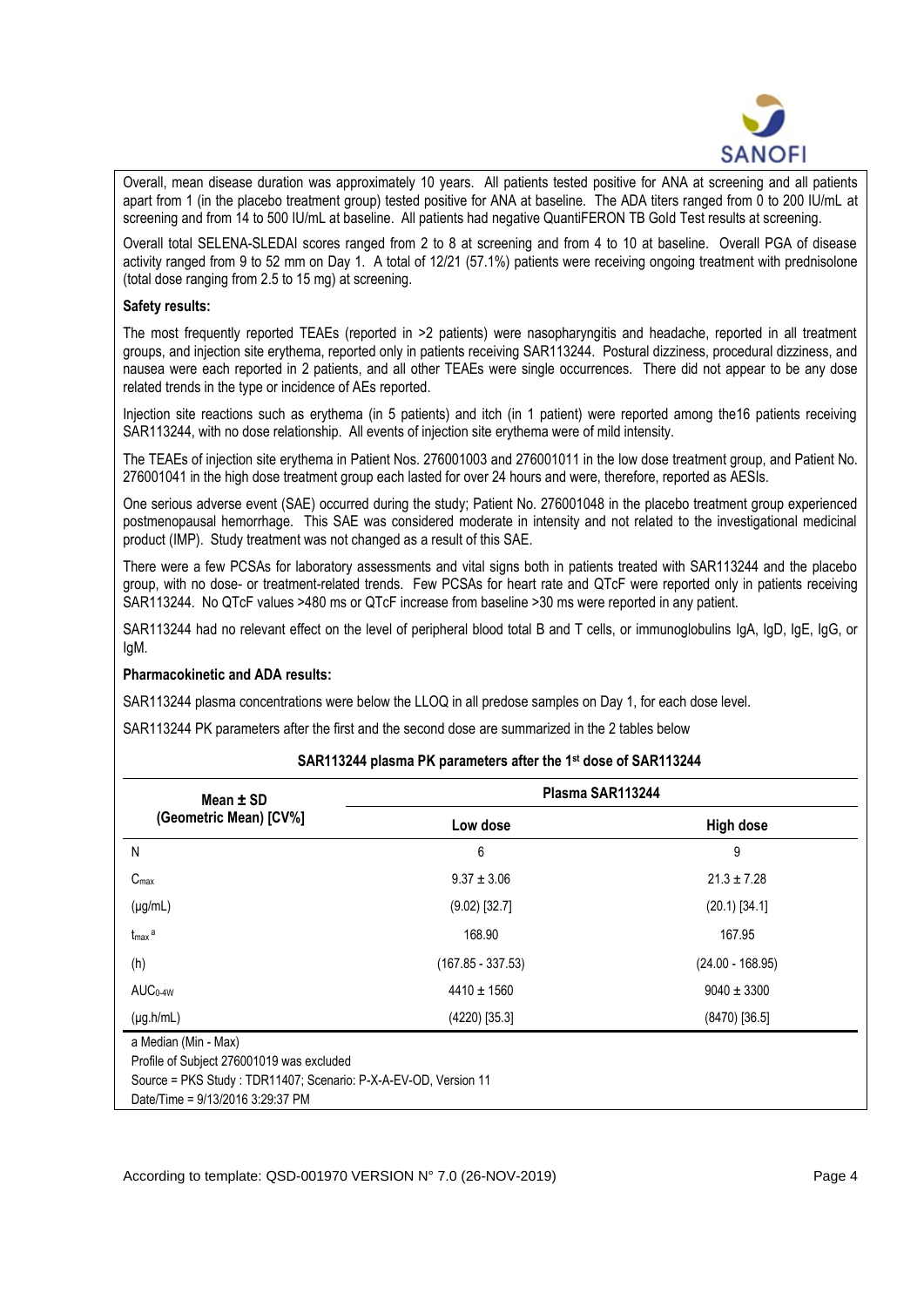

| SAR113244 plasma PK parameters after the 2nd dose of SAR113244 |                      |                     |  |  |
|----------------------------------------------------------------|----------------------|---------------------|--|--|
| Mean ± SD                                                      | Plasma SAR113244     |                     |  |  |
| (Geometric Mean) [CV%]                                         | Low dose Q4W         | High dose Q4W       |  |  |
| ${\sf N}$                                                      | 5                    | 9                   |  |  |
| $C_{\text{max}}$                                               | $15.3 \pm 4.09$      | $28.6 \pm 11.5$     |  |  |
| $(\mu g/mL)$                                                   | $(14.9)$ [26.7]      | $(26.4)$ [40.2]     |  |  |
| $t_{\text{max}}$ a                                             | 168.38               | 168.00              |  |  |
| (h)                                                            | $(168.00 - 169.75)$  | $(24.00 - 169.92)$  |  |  |
| AUC <sub>0-4W</sub>                                            | $6800 \pm 2480$      | $13500 \pm 5930$    |  |  |
| $(\mu g.h/mL)$                                                 | $(6520)$ [36.4]      | $(12300)$ [43.9]    |  |  |
| $t_{1/2z}$                                                     | $167 \pm 62.2$       | $286 \pm 133$       |  |  |
| (h)                                                            | $(159)$ [37.2]       | $(256)$ [46.5]      |  |  |
| $CL_{ss}/F$                                                    | $0.0396 \pm 0.00992$ | $0.0450 \pm 0.0219$ |  |  |
| (L/h)                                                          | $(0.0383)$ [25.0]    | $(0.0407)$ [48.7]   |  |  |
| $V_{ss}$ /F                                                    | $17.9 \pm 5.90$      | $24.2 \pm 12.2$     |  |  |
| (L)                                                            | $(17.3)$ [32.9]      | $(22.2)$ [50.3]     |  |  |

<sup>a</sup> Median (Min - Max)

Source = PKS Study : TDR11407; Scenario: P-X-B-EV-OD, Version 6

Date/Time = 9/13/2016 3:53:43 PM

For both doses, median t<sub>max</sub> was observed 7 days after the first dose and after the second dose.

As described in the table below, over the range low dose to high dose, for a 2.0-fold increase in dose, mean SAR113244 Cmax and AUC0-4W increased by 2.23- and 2.01-fold, respectively after a first dose, and by 1.77 and 1.88-fold, respectively after a second dose. Exposure increased with no major deviation from dose proportionality.

| Day    | <b>Parameter</b>         | Dose ratio                         | <b>Estimate</b> | 90% CI                    |
|--------|--------------------------|------------------------------------|-----------------|---------------------------|
| Day 1  | $C_{\text{max}}$ (ug/mL) | (Ratio low dose / high dose) = $2$ | 2.23            | $(1.61 \text{ to } 3.08)$ |
|        | $AUC_{0-4w}$ (ug.h/mL)   | (Ratio low dose / high dose) = $2$ | 2.01            | $(1.42 \text{ to } 2.82)$ |
| Day 29 | $C_{\text{max}}$ (ug/mL) | (Ratio low dose / high dose) = $2$ | 1.77            | $(1.20 \text{ to } 2.59)$ |
|        | $AUC_{0-4w}$ (ug.h/mL)   | (Ratio low dose / high dose) = 2   | 1.88            | $(1.24 \text{ to } 2.87)$ |

PGM=PRODOPS/SAR113244/TDR11407/CSR/REPORT/PGM/pk\_tdr11407.sas.sas OUT=REPORT/OUTPUT/pk\_dp\_k\_t\_2\_i.rtf (19SEP2016 - 10:41)

After the administration of 2 doses of SAR113244 within 4 weeks, accumulation ratios pooled over low dose and high dose were of 1.47 for C<sub>max</sub> and of 1.50 for AUC<sub>0-4W</sub>, as described in the table below.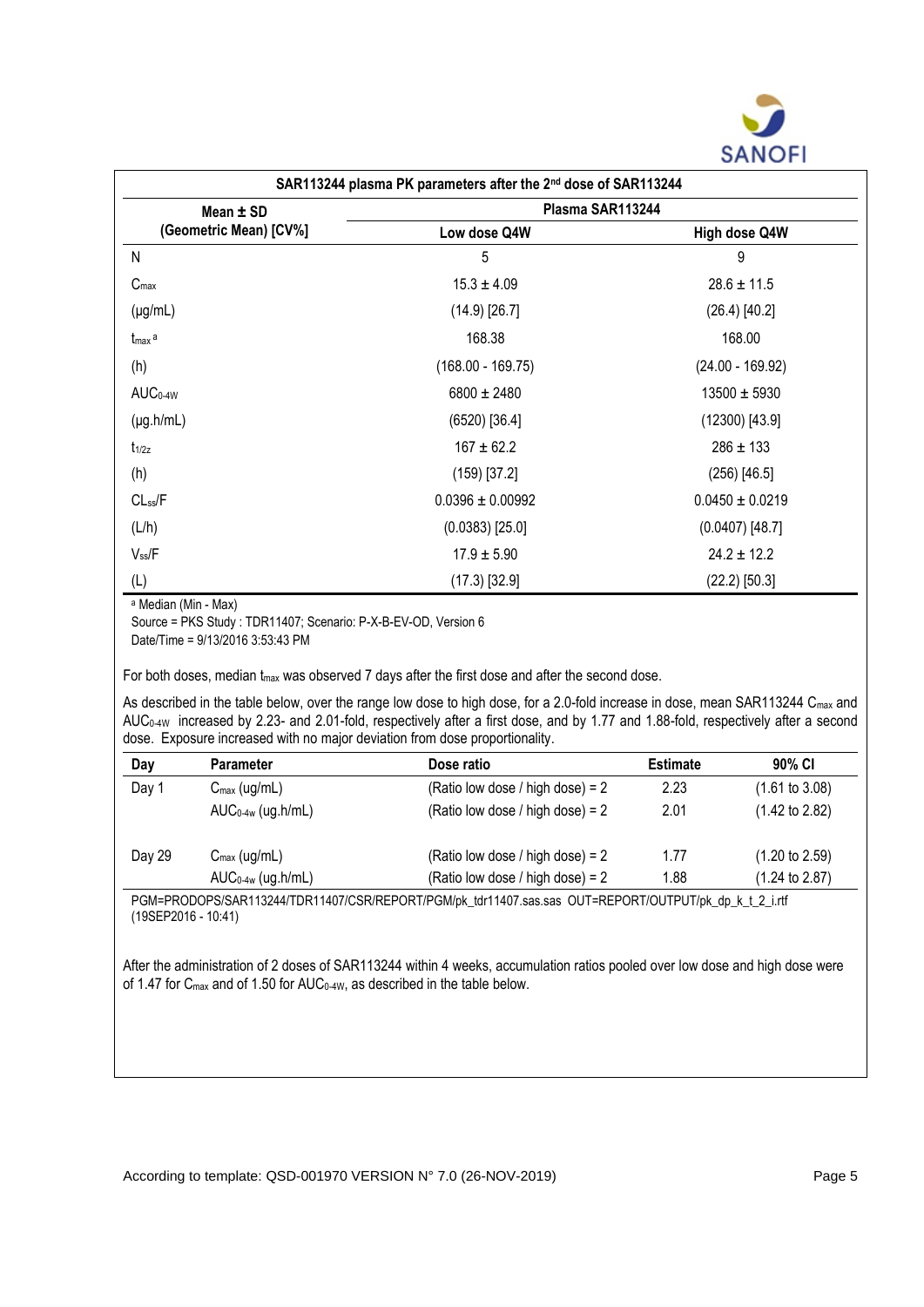

| <b>Parameter</b> | Comparison              | <b>Estimate</b> | 90% CI                    |
|------------------|-------------------------|-----------------|---------------------------|
| $Rac(C_{max})$   | SAR113244 low dose Q4W  | 1.64            | $(1.38 \text{ to } 1.94)$ |
|                  | SAR113244 high dose Q4W | 1.31            | $(1.16 \text{ to } 1.49)$ |
|                  | Pooled SAR113244 doses  | 1.47            | $(1.32 \text{ to } 1.63)$ |
| $Rac (AUC0-4w)$  | SAR113244 low dose Q4W  | 1.55            | $(1.34 \text{ to } 1.78)$ |
|                  | SAR113244 high dose Q4W | 1.45            | $(1.31 \text{ to } 1.61)$ |
|                  | Pooled SAR113244 doses  | 1.50            | $(1.37 \text{ to } 1.64)$ |

PGM=PRODOPS/SAR113244/TDR11407/CSR/REPORT/PGM/pk\_tdr11407.sas.sas OUT=REPORT/OUTPUT/pk\_ac\_k\_t\_2\_i.rtf (19SEP2016 - 10:38)

No dose effect on t<sub>1/2z</sub> was observed. When pooled over the low dose to high dose range, the estimate of t<sub>1/2z</sub> geometric mean was of 202 hours, ie, 8.4 days.

Total variability for SAR113244 C<sub>max</sub> and AUC<sub>0-4W</sub> was moderate with respectively 36.6% and 39.5%. Within-subject variability for  $C_{\text{max}}$  and AUC<sub>0-4W</sub> was low with respectively 15.0% and 12.5%.

Anti-drug antibodies were not detected in any patients receiving placebo or in any patients prior to the administration of SAR113244. The incidence of treatment-induced ADA in patients receiving low dose Q4W SAR113244 and patients receiving high dose Q4W SAR113244 was 66.7% (4/6) and 20.0% (2/10), respectively. Overall, treatment-induced ADA were detected in 37.5% patients treated with SAR113244.

## **Pharmacodynamic results:**

#### CXCR5 occupancy



According to template: QSD-001970 VERSION N° 7.0 (26-NOV-2019) Page 6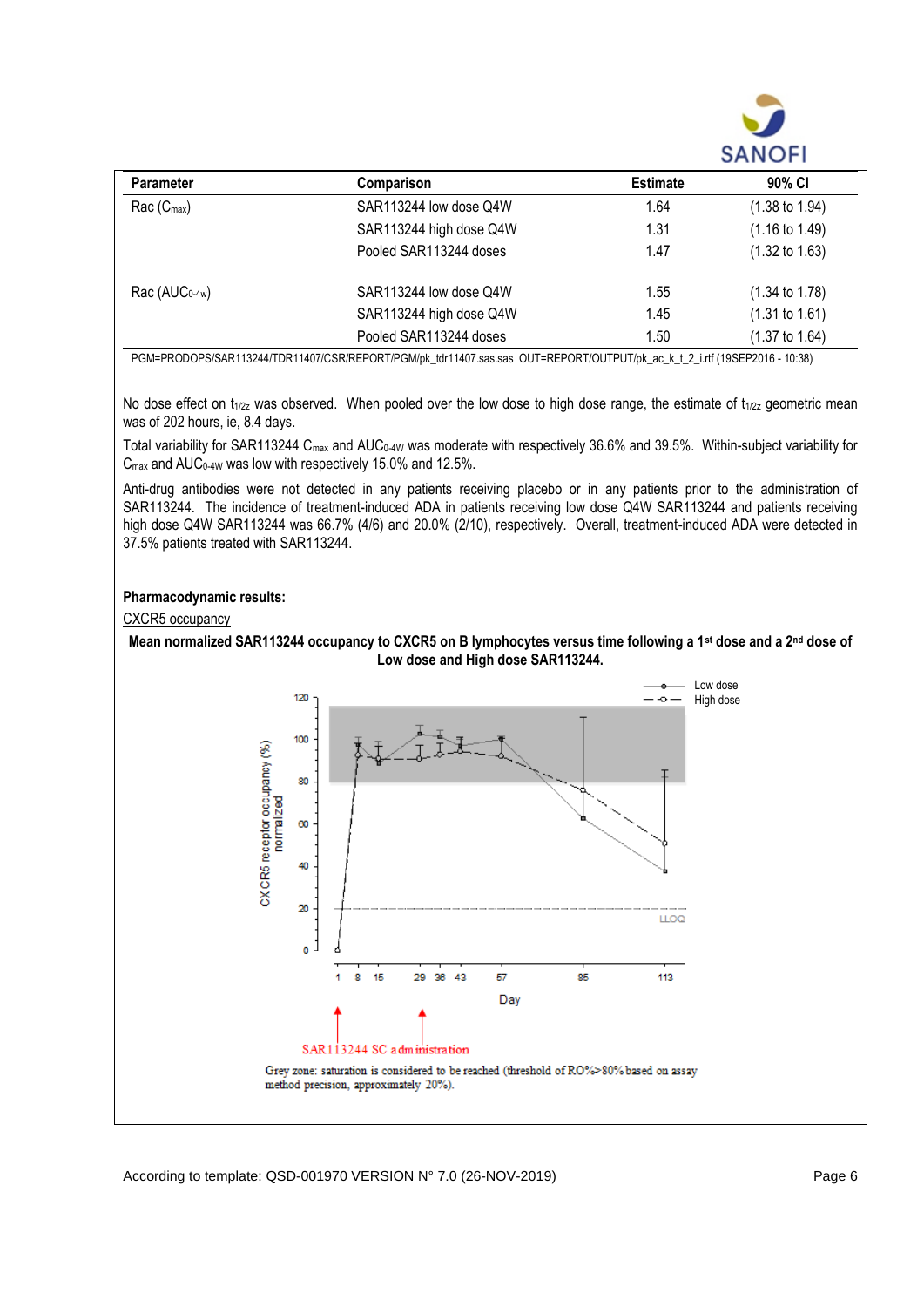

Saturation of CXCR5 by SAR113244 occurred by 7 days after the first dose for all patients at low dose and high dose. The duration of saturation relative to the second dose was 42 days as median value at low dose, and appeared to increase to 56 days as median value at high dose. For both dose groups, normalized RO% had decreased out of the saturation zone by Day 113 in 10/12 patients (in some patients to <LLOQ), although normalized RO% >80% was still observed for 2 patients on Day 113 (1 patient each in the low dose and high dose SAR113244 groups).

## Disease-related markers

There did not appear to be any treatment- or dose-related trends in mean percent change from baseline in the anti-dsDNA antibody values from baseline to each of the scheduled visits.

In the placebo treatment group, 4/5 (80%) patients tested positive for ANA on Day 1 (2/5 with a titer of 1:640, 1/5 with a titer of 1:160, and 1/5 with a titer of 1:320), and 5/5 (100%) patients tested positive for ANA on Day 113 (1/5 with a titer of 1:40, 1/5 with a titer of 1:160, 1/5 with a titer of 1:320, 1/5 with a titer of 1:640, and 1/5 with a titer of 1:2560). All patients in the low dose and high dose SAR113244 treatment groups with analyzable samples tested positive for ANA on both Day 1 and Day 113. In the low dose SAR113244 treatment group, at Day 1, 3/6 patients had a titer of 1:80 and 3/6 patients had a titer of 1:160. At Day 113, 1 patient's sample was missing, 1/5 patients had a titer of 1:40, 1/5 patients had a titer of 1:80, 1/5 patients had a titer of 1:160, and 2/5 patients had a titer of 1:320. In the high dose SAR113244 treatment group, at Day 1, 2/10 patients had a titer of 1:40, 1/10 patients had a titer of 1:80, 4/10 patients had a titer of 1:160, 2/10 patients had a titer of 1:320, and 1/10 patients had a titer of 1:640. At Day 113, 1/10 patients had a titer of 1:40, 5/10 patients had a titer of 1:160, 2/10 patients had a titer of 1:320, 1/10 patients had a titer of 1:640, and 1/10 patients had a titer of 1:2560.

There did not appear to be any treatment- or dose-related trends in mean percent change from baseline in plasma complement levels C3 or C4 from baseline to each of the scheduled visits.

There did not appear to be any treatment- or dose-related trends in mean percent change from baseline in blood SED rate or CRP from baseline to each of the scheduled visits.

All patients with analyzable samples in the placebo treatment group and the high dose SAR113244 treatment group tested negative for the anti-Smith antibody on Day 1 and Day 113. Four of 5 (80.0%) patients in the low dose SAR113244 treatment group tested negative for the anti-Smith antibody on Day 1 and all patients in the low dose SAR113244 treatment group with analyzable samples tested negative for the anti-Smith antibody on Day 113. On Days 1 and 113, 3/5 (60.0%) patients and 2/4 (50.0%) patients, respectively, in the placebo treatment group tested negative for the anti-Ro/SS-A antibody. On Days 1 and 113, 4/5 (80.0%) patients in the low dose SAR113244 treatment group tested negative for the anti-Ro/SS-A antibody. On Days 1 and 113, 7/8 (87.5%) patients and 8/10 (80.0%) patients, respectively, in the high dose SAR113244 treatment group tested negative for the anti-Ro/SS-A antibody.

On Days 1 and 113, 4/5 (80.0%) patients and 3/4 (75%) patients, respectively, in the placebo treatment group tested negative for the anti-La/SS-B antibody. All patients with analyzable samples in the low dose SAR113244 treatment group tested negative for the anti-La/SS-B antibody on both Day 1 and Day 113. On Days 1 and 113, 7/8 (87.5%) patients and 9/10 (90.0%) patients, respectively, in the high dose SAR113244 treatment group tested negative for the anti-La/SS-B antibody.

All patients with analyzable samples in the placebo and low dose SAR113244 treatment groups tested negative for anti-cardiolipin antibody (IgG) on Days 1 and 113. On Day 1, 8/9 (88.9%) patients in the high dose SAR113244 treatment group tested negative for the anti-cardiolipin antibody (IgG) and 1/9 (11.1%) patient tested positive. On Day 113, 9/10 (90.0%) patients in the high dose SAR113244 treatment group tested negative for the anti-cardiolipin antibody (IgG), and 1/10 (10.0%) patient tested positive.

All patients with analyzable samples across treatment groups tested negative for the anti-cardiolipin antibody (IgM) on Day 1 and Day 113.

## Disease activity and quality of life scales

Mean total SELENA-SLEDAI scores were similar across treatment groups throughout the study, and ranged from 0 to 10. Mean changes from baseline in total score were all <1.3 throughout the study for all treatment groups. BILAG scores at baseline compared to Day 113 were similar. SAR113244 did not appear to have any effect on BILAG scores.

Mean PGA scores were similar across treatment groups from baseline to Day 113. In the high dose SAR113244 treatment group, mean change from baseline in PGA score at Day 113 was an increase of 8.8 in the high dose SAR113244 treatment group compared to a decrease of 5.6 and 0.5 in the placebo and low dose SAR113244 treatment groups, respectively.